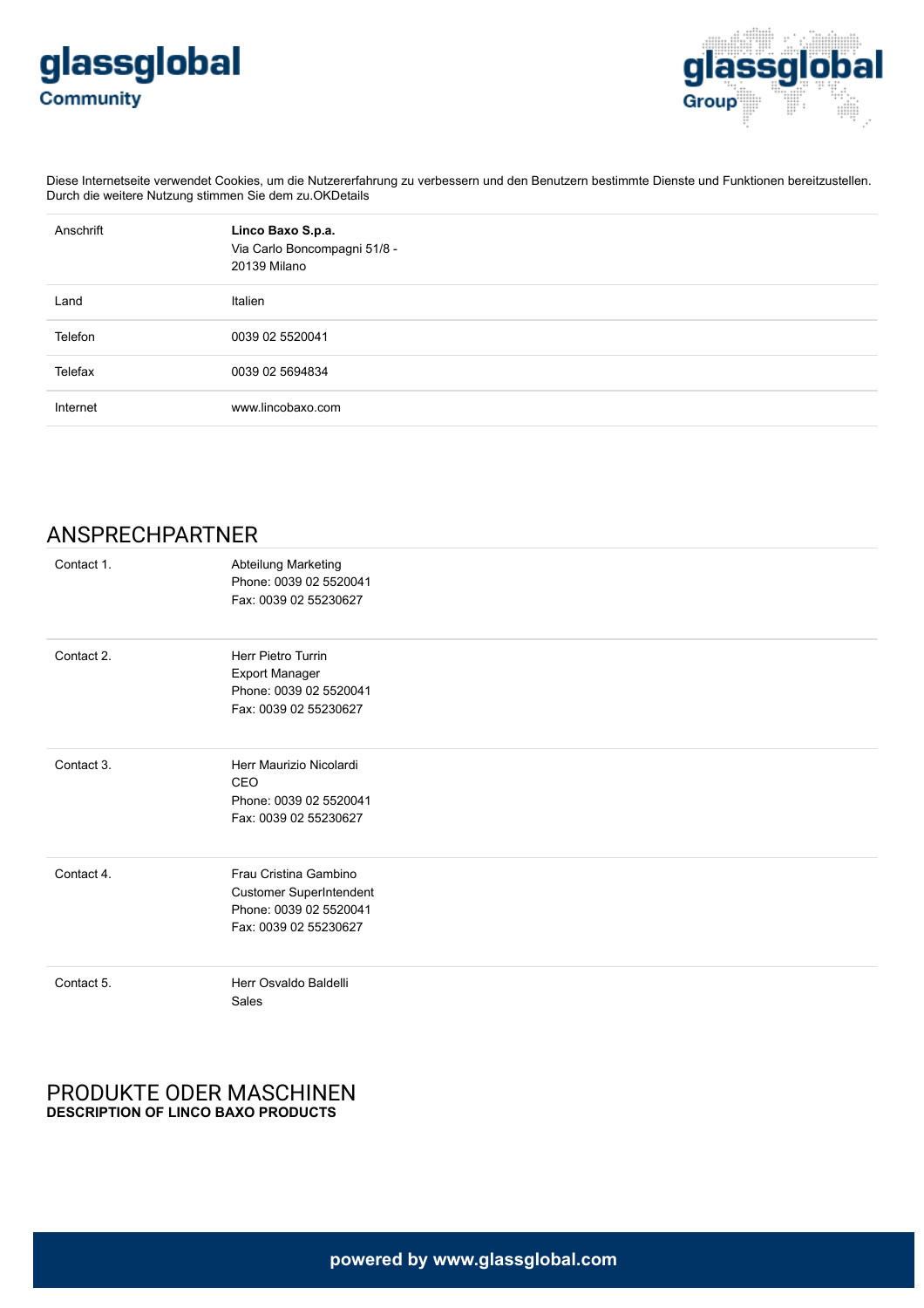



The complete manufacturing facilities in the four Italian plants, enable LINCO BAXO to supply a wide and comprehensive range of products addressed to the Glass industry, such as:

Complete set of special blocks for Forehearths and Working-Ends Full range of Expandables for Feeders (Stirrers, Tubes, Plungers, Orifice-rings, Spouts and Spout's Accessories Blocks for Furnace Bottom and Bottom Insulation Blocks for Furnace Sidewalls Insulation Bricks and Blocks for Regenerators Walls and Crown Bricks and Blocks for Exhaust Gas Conducts Full range of unshaped Castables, and Mortars Patches for Hot-repairs

Linco Baxo group of companies production activity is located in 6 modern integrated plants. Continuous investment in high-technology machinery enables our plants to produce a large volume of high quality products at an affordable price.

Production is oriented to refractory and insulating monolithics, LINCO, BAXO and KERO range, and to bricks, shapes and special blocks, MAREF, KERA, ISOM, CARBO, LICOBLOCK, CAR and MILBLOCK range.

Production lines are organized as follows:

 crushing, grinding, drying for any kind of raw materials; classifying, screening, pneumatic and mechanical transport to storage and production silos; extraction, batching; continuous electronically managed weighing and mixing; modern high-power hydraulic pressing facilities; modern high-power Vibro impact pressing facilities; tunnel and shuttle-type furnaces for firing; automatic packing and palletising.

## GESCHICHTE & PRODUKTE

Our aim is to deliver a state-of-art range of refractories coupled with the best possible service; this means a continuous, demanding programme of improvements to meet rising expectations.

We rely also on customer feedback to stay one step ahead of the pack.

#### **LINCO BAXO LIST OF ACTIVITIES**

Supply of Refractory Bricks and Blocks Supply of Special Blocks for Forehearths and Working-Ends Supply of Expandables for Feeders (Stirrers, Tubes, Plungers, Orifice-rings, Spouts and spout's Accessories Supply of Bricks and Special Blocks for Furnace and Regenerator Supply of full range of unshaped Castables and Mortars Supply of Patches for Hot-repairs

#### **COMPANY HISTORY GERMAN/ENGLISH**

1949 The first company of the group, CCIA Milano n°. 380983, was established and began trading.

1974 The First Levate plant was built (present work INFO 1 at LINCO BAXO industrie refrattari S.p.A.).

1983 The Second Levate plant was acquired (present work INFO 2 at LINCO BAXO industrie refrattari S.p.A.).

1993 The LINCO BAXO quality system was awarded accreditation to ISO 9001 and was the first refractory company in Italy to be granted such approval under it.

2003 MAREF SPA - Bondeno (FE), a leading Italian manufacturer of itemised insulating/refractories, was acquired by the Linco Baxo Group of **Companies** 

2006 TECREF srl - Bondeno (FE), a leading Italian manufacturer of specialised refractory blocks for the glass and ceramic industry, was acquired by the Linco Baxo Group of Companies. This acquisition allowed the group to build up a comprehensive products portfolio.

2020 LINCO BAXO supplies from her Italian refractories plants to the glass industry all over the world, either directly or else through the main global engineering companies.